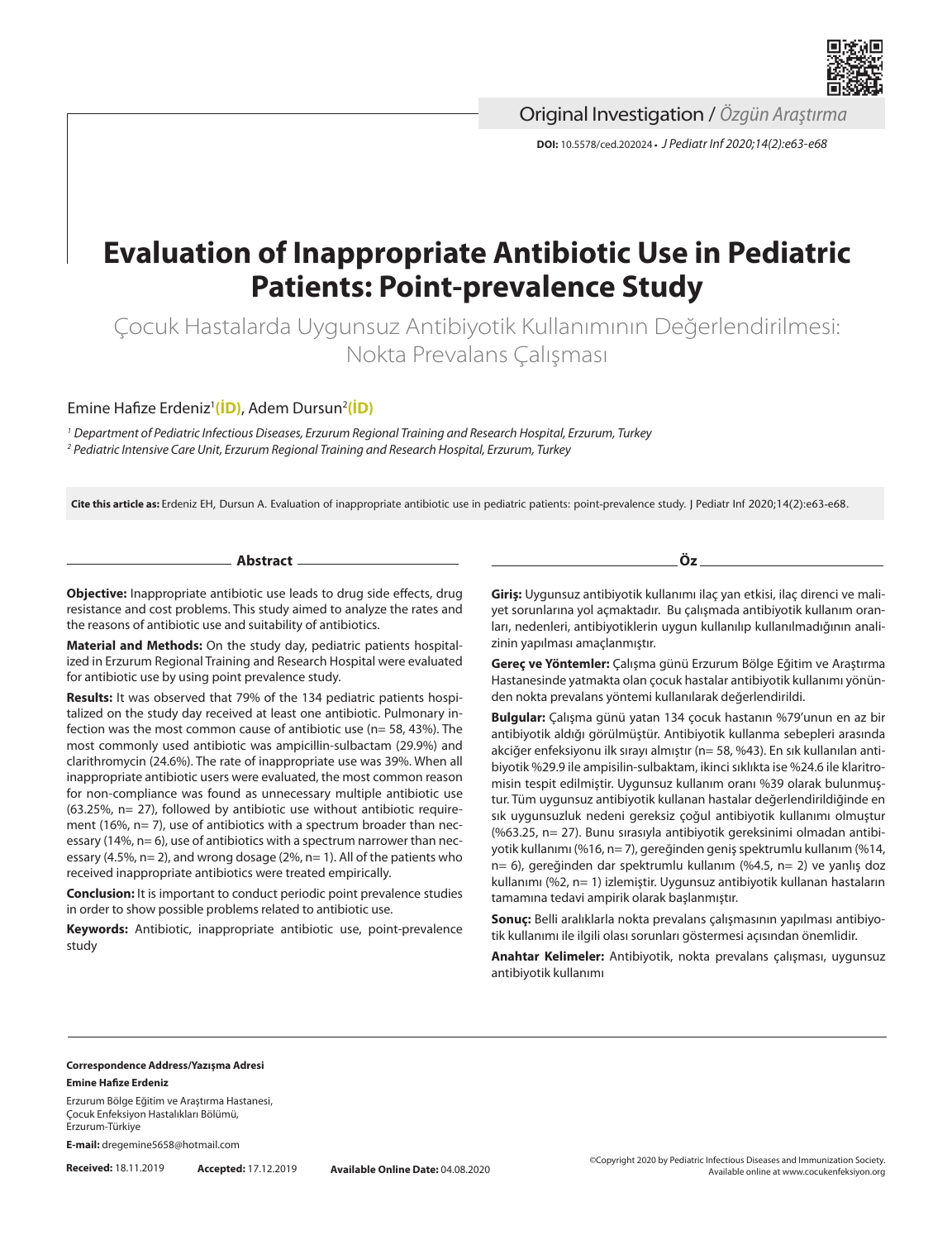#### **Introduction**

As in the world, antibiotics are the most frequently used drugs in our country. Rational antibiotic use is the planning, execution and observation process that ensures effective, safe and economic implementation of antibiotic treatment (1).

Unnecessary or inappropriate antibiotic use leads to an increase in antibiotic resistance and in pathogenic microorganisms like *Clostridium difficile*, and brings along treatment failures and negativities like rise in drug side-effects and treatment cost (2). Simple hand hygiene and appropriate antibiotic use have been found efficient in decreasing hospital-acquired infection (2). Hospital infections and antibiotic resistance can be lowered with multifaceted infection control and antibiotic management program (3). According to the 2013 report of US Centers for Disease Control and Prevention (CDC), it is estimated that two million infections resistant to antibiotics result in 23.000 deaths every year in the United States of America. Current data reveal that inappropriate antibiotic use is a serious health problem. Therefore, CDC recommends all hospitals to have an antibiotic management program in order to help reduce the start of inappropriate antibiotics until 2020 (4).

Using the point-prevalence method, this study aimed at investigating whether the antibiotic use of pediatric patients hospitalized in Erzurum Regional Training and Research Hospital was appropriate or not in order to determine the frequency of inappropriate antibiotic use and draw attention to this matter.

## **Materials and Methods**

#### **Data Collection**

Pediatric patients hospitalized in the pediatric ward, intensive care and surgical departments of Erzurum Regional Training and Research Hospital on February 12<sup>th</sup>, 2019 were evaluated for antibiotic use using the point-prevalence method.

Patients' demographics, departments, underlying diseases, infectious focus, laboratory values [white blood cell, C-reactive protein (CRP)], antibiotics used, dosage of the antibiotics, length and way of use (prophylactic, empirical towards the possible agent, according to culture result), and infectious diseases department consultation were recorded on the form prepared. The forms of the patients using antibiotics on the day of the study were filled out by basing on the information received form the physician and assessing nurse observations. The study was approved by the local ethics comitee of Erzurum Regional Training and Research Hospital (with a reference number of 2019/02-16).

Inappropriate antibiotic use was evaluated taking into account unnecessary antibiotic use, unnecessary multiple antibiotic use, antibiotic use at an inappropriate dosage, use

of antibiotics with a broader spectrum than necessary, use of antibiotics with a narrower spectrum than necessary, and prolonged prophylaxis and considering the basic principles of antibiotic use and antimicrobial treatment guidelines by the pediatric infectious diseases' specialist.

#### **Statistical Analysis**

SPSS version 21.0 (IBM Corp.; Armonk, NY, USA) program was used for statistical analyses. Frequency data were expressed as (%) number. Non-parametric data were expressed and median. Chi-square test was used to compare categoric data. p< 0.05 was considered statistically significant for all data.

#### **Results**

The study included 134 patients with a median age of 14.5 months (4.8-42 months). Seventy-three (54.5%) patients were males and 61 (45.5%) were females. Sixty-six (49.3%) patients were followed in the general pediatric ward, 14 (10.4%) in pediatric subspecialty wards, 26 (19.4%) in the pediatric intensive care, 28 (20.9%) in surgical departments (pediatric surgery= 10, cardiovascular surgery = 2, burn unit = 11, orthopedics = 2, neurosurgery= 3).

Seventy-nine percent of the patients were detected to be using antibiotics on the day of the study. A total of 204 antibiotics was given to 105 patients using antibiotics. While the first cause of antibiotic use was pulmonary infection (n= 58, 43%), it was followed by antibiotic use for surgical prophylaxis (n= 11, 8.2%). Consultation from the infectious diseases clinic was received for 12% (n= 13) of the patients using antibiotics. Median white blood cell count, median CRP, and median neutrophil percentage of the patients using antibiotics were found respectively as 10900 (8500-12350)/mm3 , 5.16 (3.3- 35.5) mg/L, and 45% (29-74). An increase suggesting bacterial infection was detected in the CRP values of 20% of the patients using antibiotics.

The most frequently used antibiotic with a rate of 29.9% was ampicillin-sulbactam, followed by clarithromycin with a rate of 24.6%. These were followed respectively by oseltamivir (20%), ceftriaxone (15%), meropenem (9%), piperacillin-tazobactam (9%), amikacin (9%), teicoplanin (6.7%), cefotaxime (6%), metronidazole (5.2%), cefazolin (4.5%), vancomycin (3.7%), ampicillin (2.2%), clindamycin (1.5%), linezolid (1.5%), micafungin (1.5%), fluconazole (1.5%), cefotaxime (0.7%), and gentamicin (0.7%) (Figure 1). Seventy-eight percent (n= 82) of the antibiotics used were started empirically,  $13.3\%$  (n= 14) were agent-specific, and 8.5% (n= 9) were prophylactic. The antibiotic most commonly started for empirical treatment was ampicillin-sulbactam (45.1%), followed by clarithromycin (40%) and oseltamivir (30%). The most commonly used antibiotic for prophylaxis was cefazoline (44%). The most frequently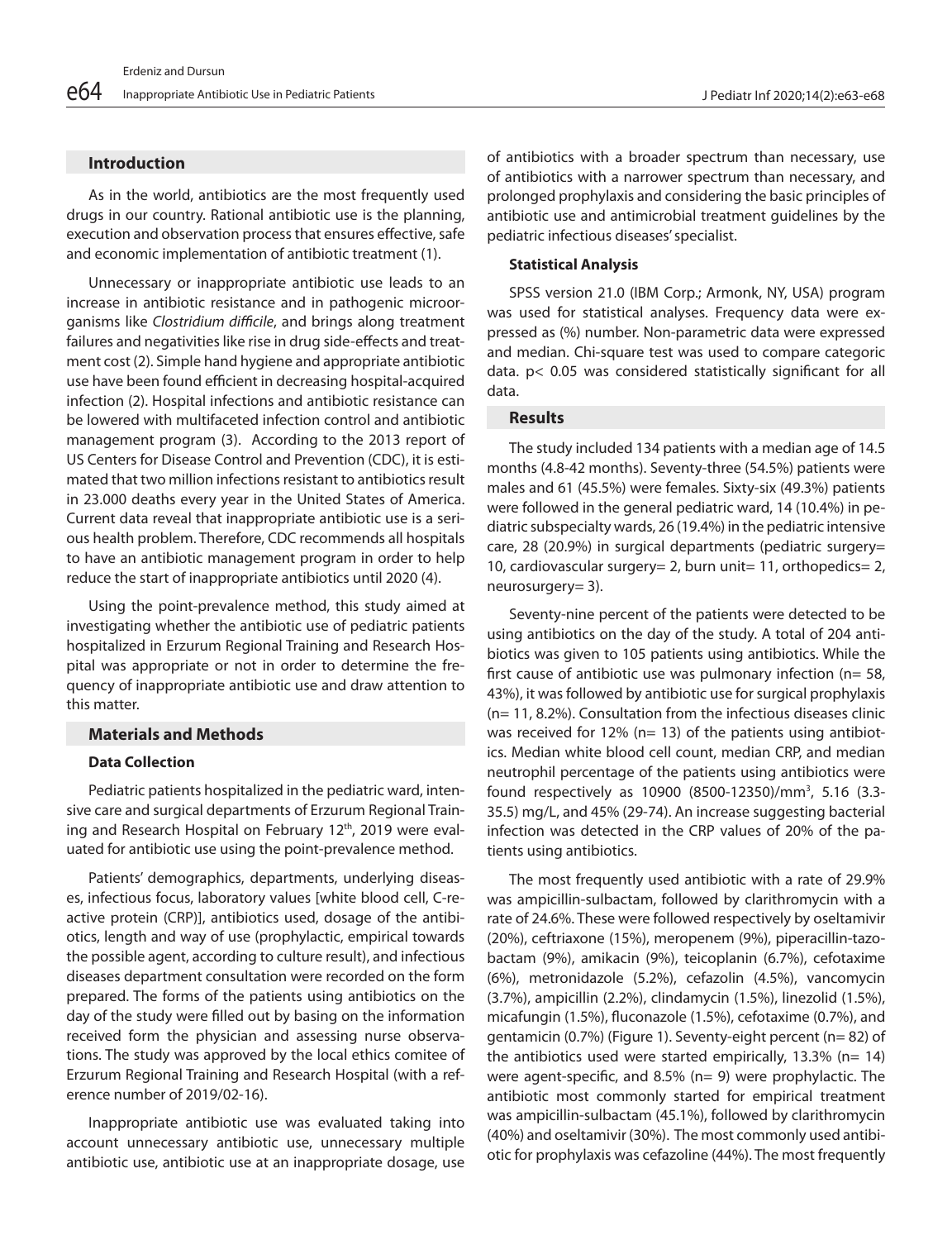

used antibiotic for agent-specific treatment was meropenem (57.1%), followed by vancomycin (28%) and amikacin (28%). Pre-antibiotic culture was taken from 36.2% (n= 38) of the patients using antibiotics. An agent was isolated in only 15.2% (n= 16) of the patients for whom antibiotics was started and culture was performed before antibiotic treatments.

Inappropriate antibiotic use was established as 39% (n= 44) in patients using antibiotics. When all patients using inappropriate antibiotics were evaluated, the most common cause for inappropriate use was multiple antibiotic use (63.25%, n= 27), which was followed respectively by antibiotic use without the need for antibiotics  $(16\%, n=7)$ , use of antibiotics with a broader spectrum than necessary (14%, n= 6), use of antibiotics with a narrower spectrum than necessary (4.5%, n= 2) and faulty dosage (2%, n= 1). The treatment was started empirically in all patients using inappropriate antibiotics. Inappropriate antibiotic use was not determined in patients receiving agent-specific antibiotics. The most frequent inappropriate antibiotic use was found in patients hospitalized with the diagnosis of pneumonia (77.3%, n= 34), which was followed by bronchiolitis  $(6.8\%, n=3)$ , and gastroenteritis  $(4.5\%, n=2)$ .

The most frequently and inappropriately used antibiotic was ampicillin-sulbactam (61.4%, n= 27), followed by clarithromycin (59.1%,  $n= 29$ ) and oseltamivir (52.3%,  $n= 23$ ). The only antibiotic used at inappropriate dosage was cefotaxime. The most commonly used antibiotics in unnecessary multiple treatment were clarithromycin (77.8%, n= 21), ampicillin-sulbactam (74.1%,  $n= 20$ ) and oseltamivir (63%,  $n= 17$ ).

While inappropriate antibiotic use in patients receiving infectious diseases consultation was  $6\%$  (n= 1), it was  $37\%$  (n= 44) in patients not receiving consultation. Rate of inappropriate antibiotic use was statistically significantly low in the antibiotics started by the infectious diseases' specialist (p< 0.001). When rate of antibiotic use was evaluated as regards wards, the pediatric ward was the ward with the most common antibiotic use (95%, n= 63) (Table 1), which was followed by surgical departments (78%, n= 22), pediatric subbranches (50%,  $n= 7$ ), and pediatric intensive care (%50,  $n= 13$ ).

While inappropriate antibiotic use was confirmed as 59.1% in the pediatric ward, 19.2% in pediatric intensive care, and 3% in surgical departments, it was not detected in the pediatric subbranch ward (Table 2).

## **Discussion**

At the present time, antibiotics are widely used in the treatment of hospital and community-acquired infections and in surgical prophylaxis. This condition results in many misapplications, drug side effects, drug resistance, and increase in treatment cost (2,5). This study is one of the rare studies in our country conveying experience on inappropriate use of antibiotics in pediatric patients, which has recently become a serious health issue.

In point-prevalence studies conducted in our country on the issue of antibiotic use, rates that differ between 27% to 70.8% have been reported (6-11). When studies carried out worldwide are considered, while rate of start of antibiotic use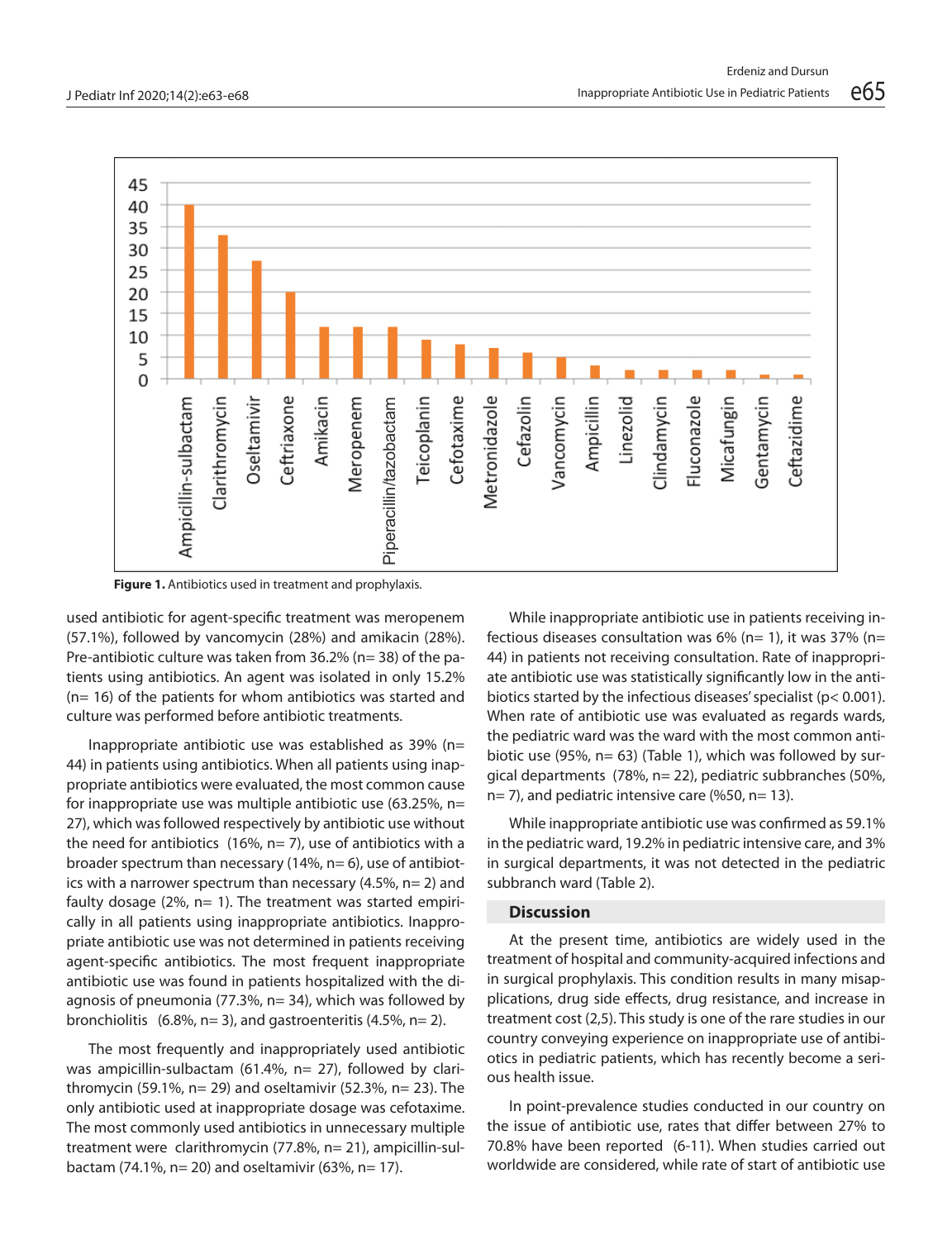|                                         | General pediatric<br>ward $(n=66)$ | Pediatric subbranch<br>ward $(n=14)$ | Pediatric intensive care<br>unit $(n=26)$ | Surgical wards<br>$(n=28)$ | <b>Total</b><br>$(n=134)$ |
|-----------------------------------------|------------------------------------|--------------------------------------|-------------------------------------------|----------------------------|---------------------------|
| Antibiotic use, n (%)                   | 63 (96.5)                          | 7(50)                                | 13(50)                                    | 22(78.6)                   | 105(78)                   |
| Inappropriate<br>antibiotic use, n (%)  | 39(59.1)                           | 0(0)                                 | 5(19.2)                                   | 1(3)                       | 44 (32)                   |
| Agent-specific<br>treatment, $n$ $(\%)$ | 2(3)                               | 3(42)                                | 2(15)                                     | 7(31)                      | 14(10)                    |
| Prophylactic<br>treatment, $n$ $(\%)$   | 1(1.5)                             | 0(0)                                 | 1(7)                                      | 7(31)                      | 9(6)                      |
| Empiric treatment,<br>n(%)              | 60 (95)                            | 4(57)                                | 10(76)                                    | 8(36)                      | 82(61)                    |
| Prior culture study,<br>n (%)           | 11(17)                             | 7(100)                               | 8(61)                                     | 19 (86)                    | 43 (32)                   |
|                                         |                                    |                                      |                                           |                            |                           |

#### **Table 1.** Evaluation of the patients according to wards

**Table 2.** Evaluation of the patients using inappropriate antibiotics according to wards

|                                                   | Pediatric ward<br>$(n=39)$ | Subbranch ward<br>$(n=0)$ | Intensive care unit<br>$(n=6)$ | Surgical ward<br>$(n=1)$ |
|---------------------------------------------------|----------------------------|---------------------------|--------------------------------|--------------------------|
| Unnecessary antibiotic use, n (%)                 | 6(15)                      | 0(0)                      | 1(20)                          | 1(100)                   |
| Unnecessary multiple antibiotic<br>use, n (%)     | 26(66.7)                   | 0(0)                      | 1(20)                          | 0(0)                     |
| Antibiotic use at inappropriate<br>dosages, n (%) | 1(2.6)                     | 0(0)                      | 0(0)                           | 0(0)                     |
| Broader spectrum antibiotics use,<br>n(%)         | 6(15.4)                    | 0(0)                      | 0(0)                           | 0(0)                     |
| Narrower spectrum antibiotics<br>use, n (%)       | 0(0)                       | 0(0)                      | 3(60)                          | 0(0)                     |
|                                                   |                            |                           |                                |                          |

was detected 56% in a study from China including 13 hospitals, this rate was determined as significantly low as 32.6% in a prevalence study conducted between 2016 and 2017 in 28 European countries (5,12). In our study, rate of start of antibiotic use in pediatric patients was found as 78%. Our result was higher than that of the literature, which could be due to the fact that our hospital is a region hospital in Eastern Anatolia and we accept and follow clinically worse children from neighboring cities. Moreover, we are of the opinion that the high rate of antibiotic use found in our study may be related to the fact that the study was carried out during the Influenza season.

In a European surveillance study by Plachouras et al., including 310755 patients, it has been reported that the most common reason for the start of antibiotics was pneumonia and the most frequently started antibiotics were penicillin and a combination of beta-lactamase inhibitor (5). Similar results have been obtained by Ergül et al. in a study they conducted in our country on the matter (11). Our study also established in parallel to the condition in the world that the most common reason for the start of antibiotics in patients was pneumonia and the most frequently consumed drug groups were penicillin and a combination of beta-lactamase inhibitor.

Rational antibiotic use consists of starting empirical treatment in patients with suspected or proven bacterial infection (i.e. before the presence of positive microbiological data) and arranging the use after receiving microbiological data. Empirical antibiotic selection is made by considering the severity of the disease, results of gram staining or rapid tests and regional antibiotic resistances (2). Unnecessary and inappropriate antibiotic use leads to side effect frequencies in patients, increase in antibacterial resistance, treatment failure, and thus a higher treatment cost. CDC estimates that 50% of all the antibiotics started are unnecessary or inappropriate (13). Ingram et al. have indicated that 199 out of the 462 (43%) patients received antibiotic treatment and 47% of this antibiotic use was inappropriate in their prevalence study conducted in a tertiary hospital (14). In our country, Devrim et al. have reported inappropriate antibiotic use at a rate of 32.8% in their prevalence study performed on pediatric patients (10). Inappropriate an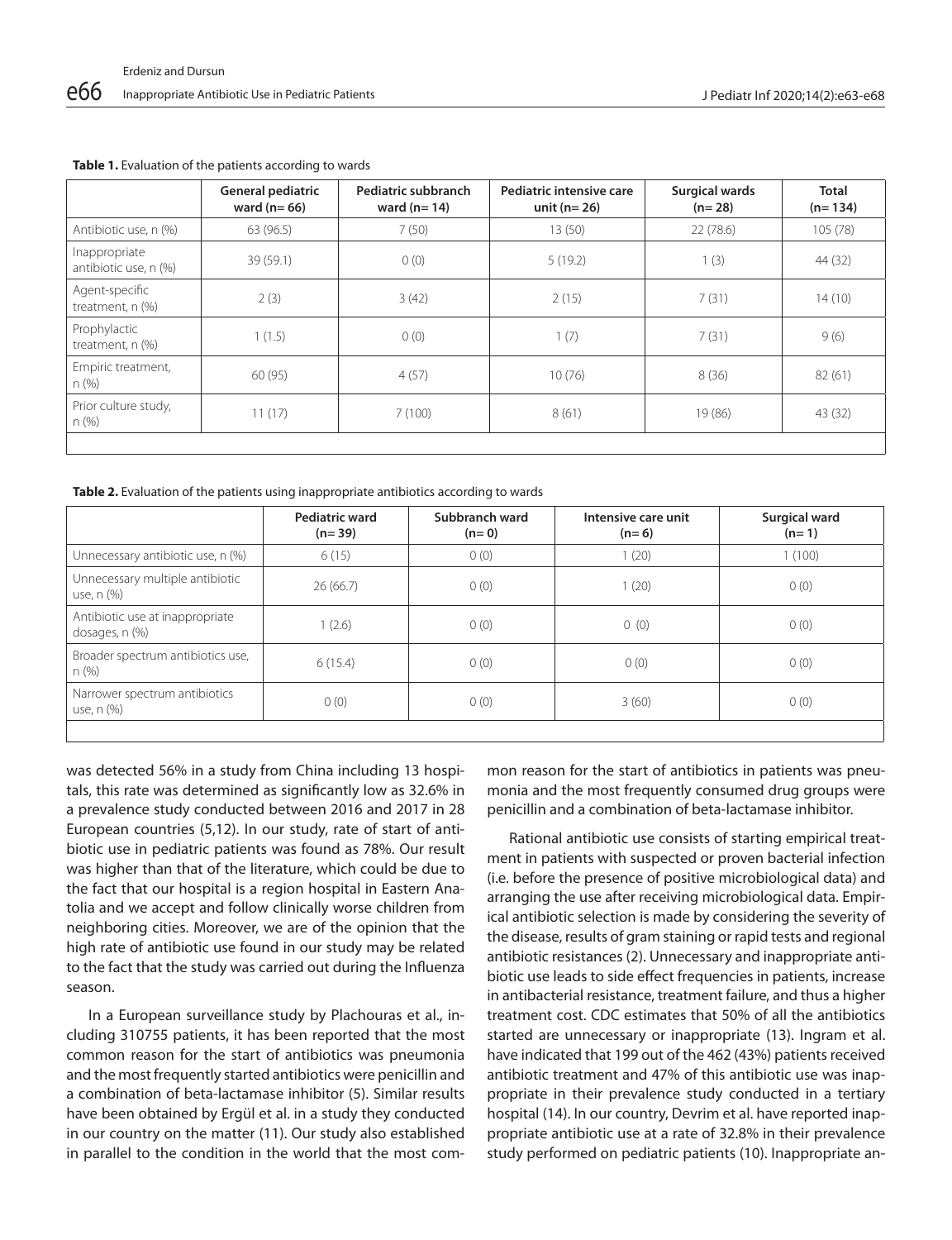tibiotic use was found as 39% in our study. The results of our study were similar to those of the studies conducted in our country.

In the literature, the most common causes of inappropriate antibiotic use were prolonged prophylaxis and unnecessary use (5-11). The most common cause of inappropriateness was multiple antibiotic use, which was followed by antibiotic use without the need for antibiotics and antibiotic use with a broader spectrum than necessary. The treatment was started empirically in all patients using inappropriate antibiotics.

While starting antibiotics, patient's clinic and laboratory findings should be considered, the spectrum of the antibiotic started should not be broader or narrower than necessary, and unnecessary multiple treatment should be avoided. In our study, the most common antibiotic used inappropriately was ampicillin-sulbactam, followed by clarithromycin and oseltamivir. In the study by Ergül et al. on the inappropriate use of antibiotics, the most common antibiotic used inappropriately was ceftriaxone, the second was ampicillin-sulbactam (11). In the study by Devrim et al. the most common was sulbactam-ampicillin, followed by aminoglycosides and third generation cephalosporins (10).

It is known that consulting the infectious diseases department prior to the start of antibiotics improves antibiotic control policies (11,12). Reporting that 9.8% of the antibiotics started prior to consultation to the infectious diseases department was terminated and that 57.4% of the treatments were modified has shown the importance of infectious diseases consultation by Yapar et al. (15). In our study, rate of inappropriate antibiotic use was found significantly low in patients for whom the pediatric infectious diseases consultation was carried out.

Rate of antibiotic use may differ from hospital to hospital and even from various clinics in the same hospital. In a multi-center study by Xiea et al. antibiotic use has been respectively reported as 90% and 39% in intensive care units and internal branches (12). In our country, Ergül et al. have found similar results, and antibiotic use has been determined respectively as 89% and 56% in pediatric intensive care unit and pediatric ward (11). Our study revealed that the rate of antibiotic use in the intensive care unit of our hospital was significantly lower than that of the literature. We are of the opinion that this is due to the pediatric palliative ward that diminishes the load of chronic patients and thus, decreases length of intensive care unit stay.

Rate of antibiotic use may differ in various months and seasons of the year. Determining this rate on one day in our study could be the limitation of our study by reflecting a particular moment rather than a process. We believe that sharing the feedbacks of periodically performed point-prevalence studies with the physicians in training meetings will be beneficial.

## **Conclusion**

 $\overline{a}$ 

Inappropriate and unnecessary multiple antibiotic use is an important problem. Intermittent point-prevalence studies will be useful in showing possible problems regarding antibiotic use and the measures to be taken. Consulting an infectious diseases specialist may decrease the use of inappropriate antibiotics at a significant rate. In addition, chronic patient load can be reduced and length of intensive care unit stay can be shortened in hospitals by opening palliative wards, and thus antibiotic use can be significantly decreased.

**Ethics Committe Approval:** The study was approved by the local ethics comitee of Erzurum Regional Training and Research Hospital (with a reference number of 2019/02-16).

**Informed Consent:** Anonymous data were used for this study.

**Peer-review:** Externally peer-reviewed.

**Author Contributions:** Concept - EHE, AD; Design - EHE, AD; Supervision - EHE, AD; Data Collection and/or Processing - EHE, AD; Analysis and/or Interpretation - EHE, AD; Literature Review - EHE, AD; Writing - EHE, AD; Critical Review - EHE, AD.

**Conflict of Interest:** No conflict of interest was declared by the authors.

**Financial Disclosure:** The authors declared that this study has received no financial support.

#### **References**

- *1. Sürmelioğlu N, Kıroğlu O, Erdoğdu T, Karataş Y. Akılcı olmayan ilaç kullanımını önlemeye yönelik tedbirler. Arşiv Kaynak Tarama Dergisi 2015;24:452-62. [\[CrossRef\]](https://doi.org/10.17827/aktd.64527)*
- *2. Holubar M, Deresinski S. Antimicrobial stewardship in hospital settings. This topic last updated: Apr 02, 2019. [CrossRef]*
- *3. Murni IK, Duke T, Kinney S, Daley AJ, Soenarto Y. Reducing hospital-acquired infections and improving the rational use of antibiotics in a developing country: an effectiveness study. Arch Dis Child 2015;100:454- 9. doi: 10.1136/archdischild-2014-307297. [\[CrossRef\]](https://doi.org/10.1136/archdischild-2014-307297)*
- *4. Centers for Disease Control and Prevention. Antibiotic/Antimicrobial Resistance (AR/AMR). https://www.cdc.gov/drugresistance/Accessed on September 10, 2018. [CrossRef]*
- *5. Plachouras D, Karki T, Hansen S, Hopkins S, Lyytikainen O, Moro ML, et al.; The Point Prevalence Survey Study Group. Antimicrobial use in European acute care hospitals: results from these cond point prevalence survey (PPS) of healthcare-associated infections and antimicrobial use, 2016 to 2017. Euro Surveill 2018;23(47). doi: 10.2807/1560-7917. ES.23.46.1800393. [\[CrossRef\]](https://doi.org/10.2807/1560-7917.es.23.46.1800393)*
- *6. Tartar AS, Denk A, Özden M, Kırık YÇ, Akbulut A, Demirdağ K. Fırat Üniversitesi Hastanesinde antibiyotik kullanımı uygunluğunun araştırılması: nokta prevalans çalışması. Ankem Derg 2015;29:16-20.*
- *7. İnan A, Dağlı Ö, Akçay SŞ, Engin DÖ, Karagül E, Özyürek SÇ. Antibiotic use and cost in a teaching hospital in Istanbul. J Microbiol Infect Dis 2011;1(3):128-33. [\[CrossRef\]](https://doi.org/10.5799/ahinjs.02.2011.03.0029)*